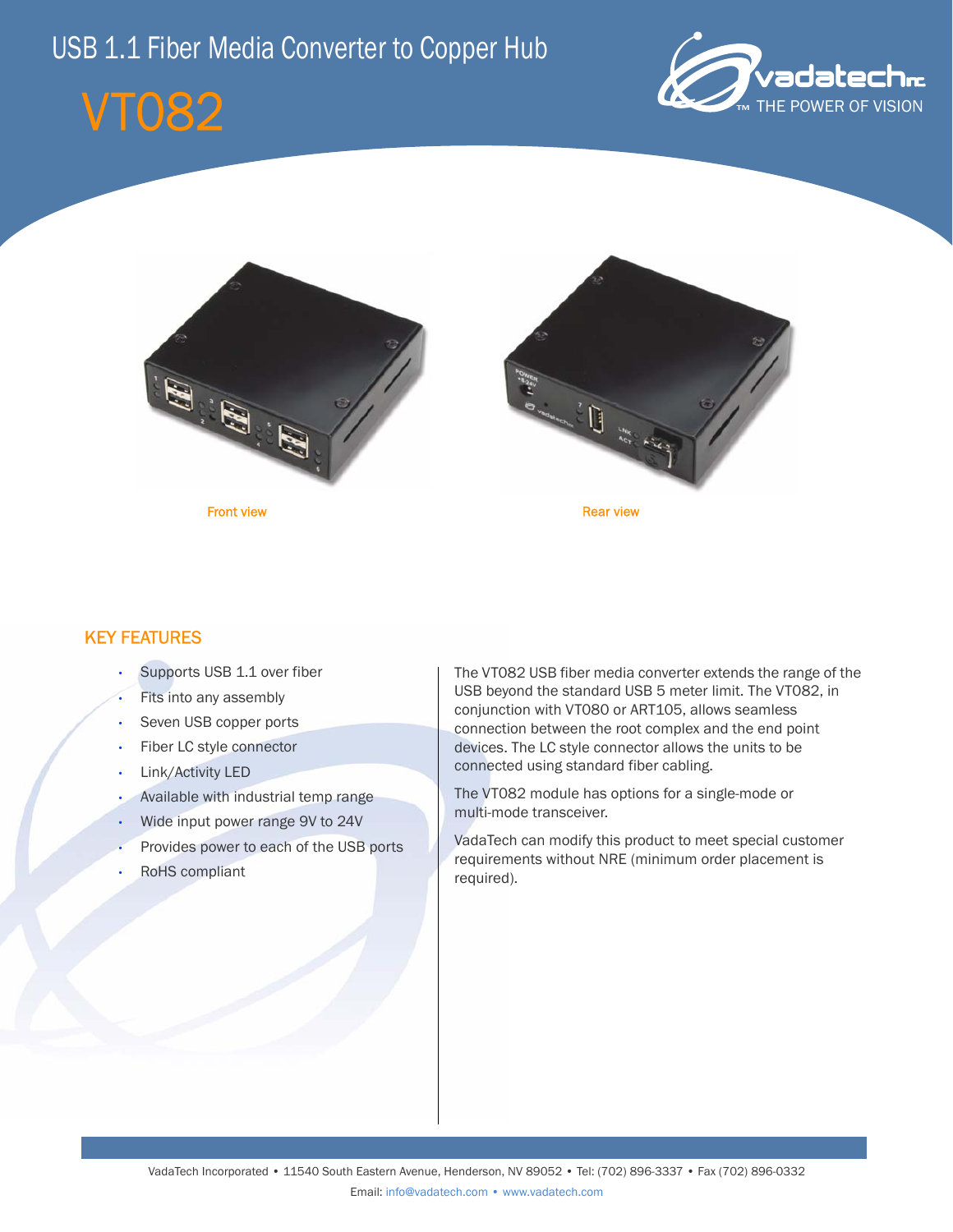## **SPECIFICATIONS**

| Architecture          |                                                                                                                                           |                                                      |
|-----------------------|-------------------------------------------------------------------------------------------------------------------------------------------|------------------------------------------------------|
| Physical              | <b>Dimensions</b>                                                                                                                         | Width: 2.5 (63.5 mm)                                 |
|                       |                                                                                                                                           | Length: 4 in (101.6 mm)                              |
|                       |                                                                                                                                           | Depth: 0.75 in (19.05 mm)                            |
| <b>Product Type</b>   | <b>USB</b>                                                                                                                                | Seven port USB fiber hub                             |
| <b>Standards</b>      |                                                                                                                                           |                                                      |
| <b>USB</b>            | <b>Type</b>                                                                                                                               | <b>USB 1.1</b>                                       |
| Configuration         |                                                                                                                                           |                                                      |
| Power                 | <b>VT082</b>                                                                                                                              | 1.5 W with no USB device taking power from the VT082 |
| Environmental         | <b>Temperature</b>                                                                                                                        | Operating Temperature: 0° to 65° C                   |
|                       |                                                                                                                                           | Storage Temperature: -40° to +95° C                  |
|                       | Vibration                                                                                                                                 | 1G. 5-500Hz each axis                                |
|                       | <b>Shock</b>                                                                                                                              | 30G each axis                                        |
|                       | <b>Relative Humidity</b>                                                                                                                  | 5 to 95 percent, non-condensing                      |
| <b>Front Panel</b>    | <b>LEDs</b>                                                                                                                               | Link and Activity                                    |
| Other                 |                                                                                                                                           |                                                      |
| <b>MTBF</b>           | Mil Std-217F > 370,000 Hrs.                                                                                                               |                                                      |
| <b>Certifications</b> | Designed to meet FCC, CE and UL certifications where applicable                                                                           |                                                      |
| <b>Standards</b>      | VadaTech is certified to both the ISO9001:2000 and AS9100B:2004 standards                                                                 |                                                      |
| Compliance            | <b>RoHS</b>                                                                                                                               |                                                      |
| Warranty              | Two (2) years                                                                                                                             |                                                      |
| <b>Trademarks</b>     | The VadaTech logo is a registered trademark of VadaTech, Inc. Other registered trademarks are the property of their<br>respective owners. |                                                      |